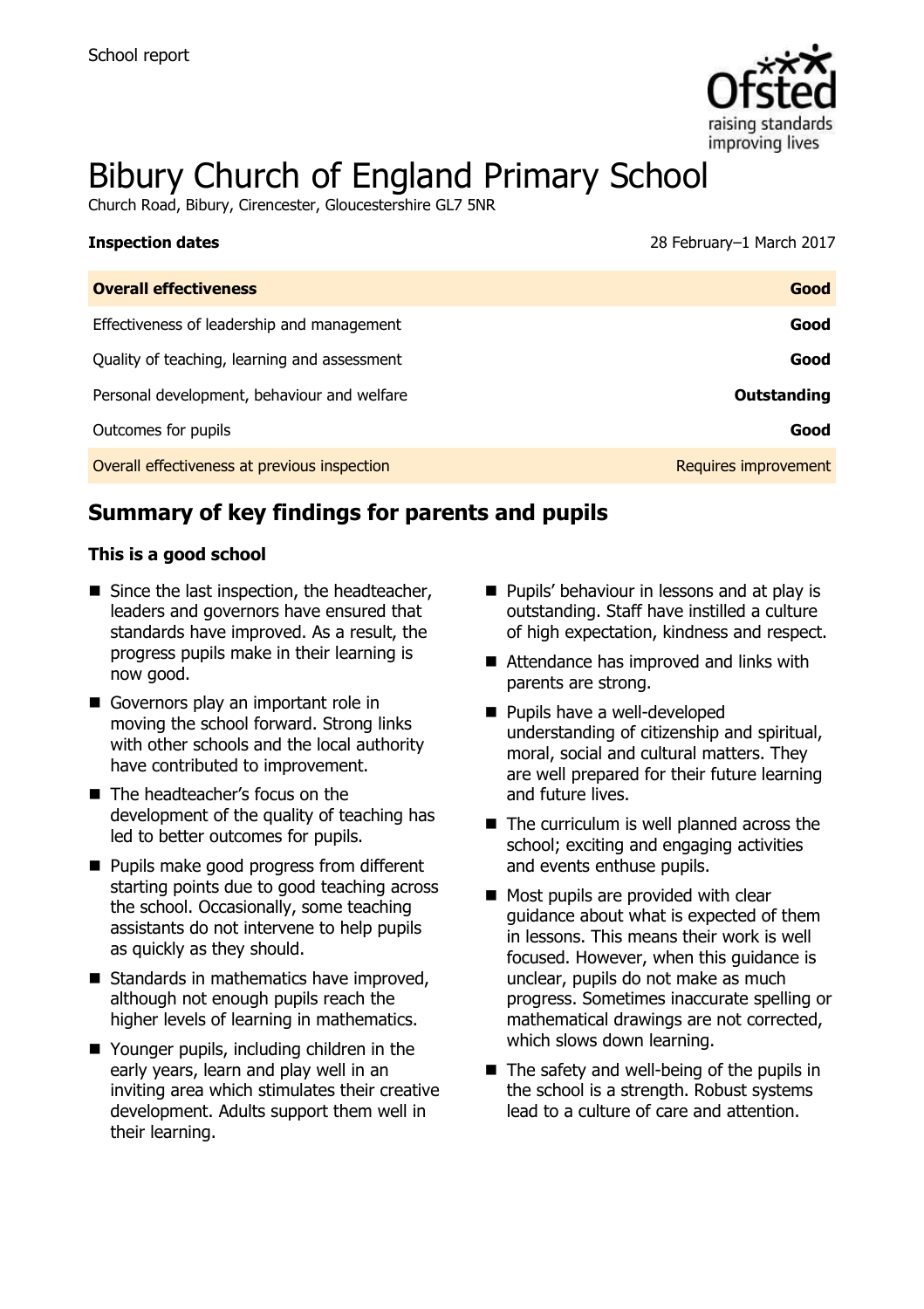

# **Full report**

### **What does the school need to do to improve further?**

- Leaders should ensure that the quality of teaching and learning improves, by:
	- ensuring that pupils are clear about what they are learning and help them to evaluate their achievements
	- training teaching assistants so they know when to move pupils on in their learning, and when to give them extra support
	- ensuring that activities planned enable pupils to apply their mathematical skills when solving problems
	- raising the standards of presentation and accuracy in pupils' work in spelling and mathematics.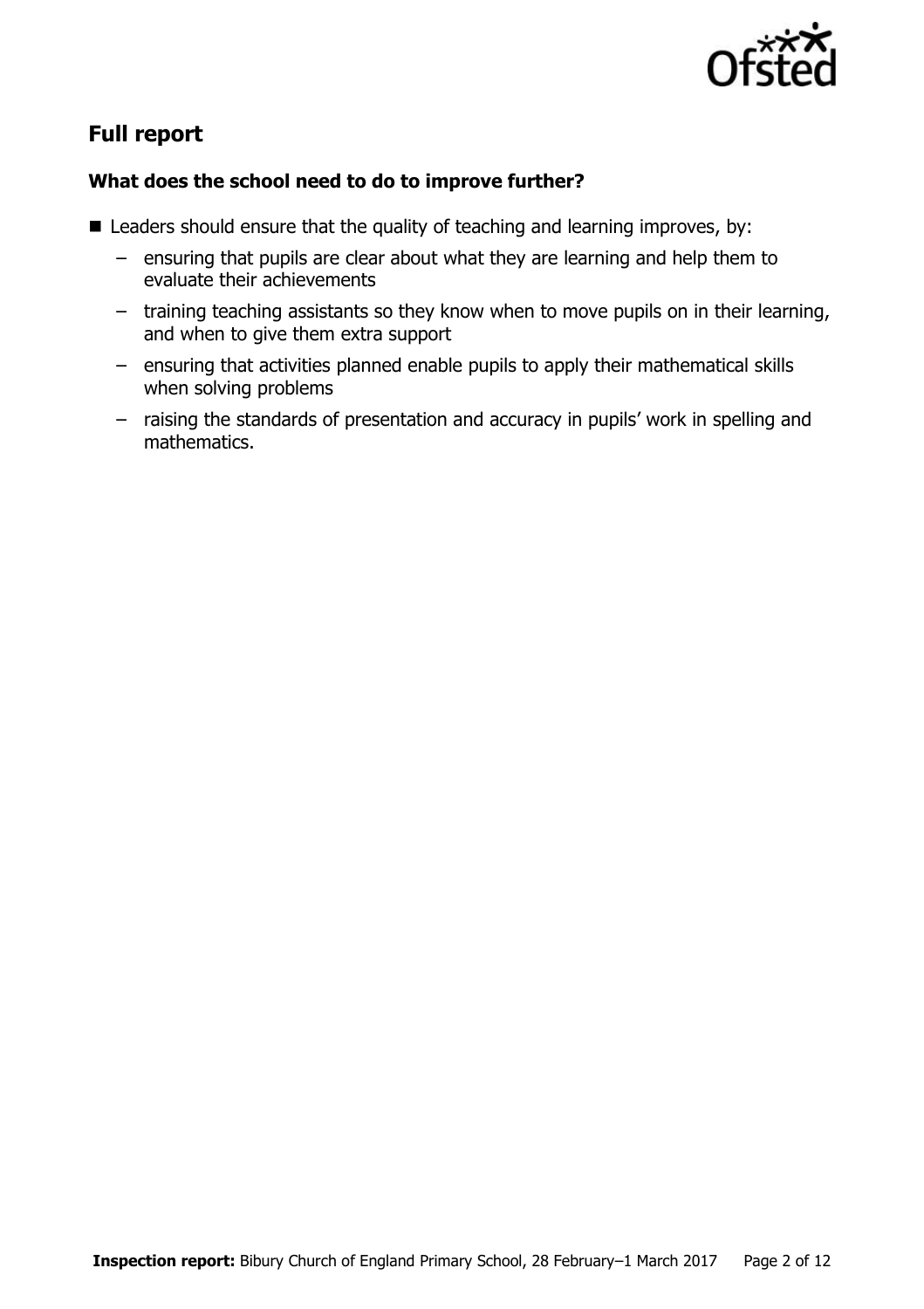

# **Inspection judgements**

#### **Effectiveness of leadership and management Good**

- The good leadership of the headteacher, combined with effective support from the governing body, has improved standards across the school since the previous inspection. This is due to focused action which comprehensively tackled the areas for development.
- The school's self-evaluation is accurate and the findings are used to create an effective school development plan. Regular reviews by the local authority check how well actions planned are improving the quality of teaching and pupils' learning. Therefore, leaders have a clear understanding of the school's strengths and the areas for improvement.
- The headteacher's ambition for the school and each of its pupils is shared by all staff. A strong sense of community within the school and a culture of high expectations, respect and trust mean that staff work well as a team and enable pupils to flourish.
- The curriculum is well planned to ensure that pupils learn a broad range of skills and develop a good understanding of the wider world, technology and science. Pupils' excitement in learning is raised when teachers use imaginative ways to present activities, for example using drama to show key stage 2 pupils how the Battle of Britain was won.
- Residential visits to France for older pupils and other, more local, residential visits for younger pupils develop their social, cultural and citizenship skills and understanding well. Pupils' cultural development is enhanced through cookery days that celebrate the food and culture of other countries.
- The school works well with the local community. In particular, links with the church are used to promote pupils' spiritual development well. Pupils' performances, such as 'A Midsummer Night's Dream', are well received and supported by the parents and local community.
- British and Christian values are an integral part of the ethos of the school. They are reflected in the care and guidance given by staff and in the relationships between pupils, including those in the early years. One pupil told the inspector 'it's all about mutual respect'.
- Staff are supported well in their professional development. Teachers and teaching assistants agree their development targets with the headteacher. Visits to other schools support their ongoing development and training supports the improvement to their practice. As a result, their skills improve. Increasingly, staff are being asked to support other schools, such as in the early years where leadership is strong.
- $\blacksquare$  The school engages well with parents. The majority of parents are happy with the school and the information it provides. Formal written reports about pupils' progress and achievements are detailed and well received. Informal annual 'meet the teacher' sessions, information evenings about e-safety, homework and test preparation provide parents with a rich taste of the wider work of the school. The weekly newsletters, and an extensive website, provide additional information about the curriculum and how parents can support their child's learning.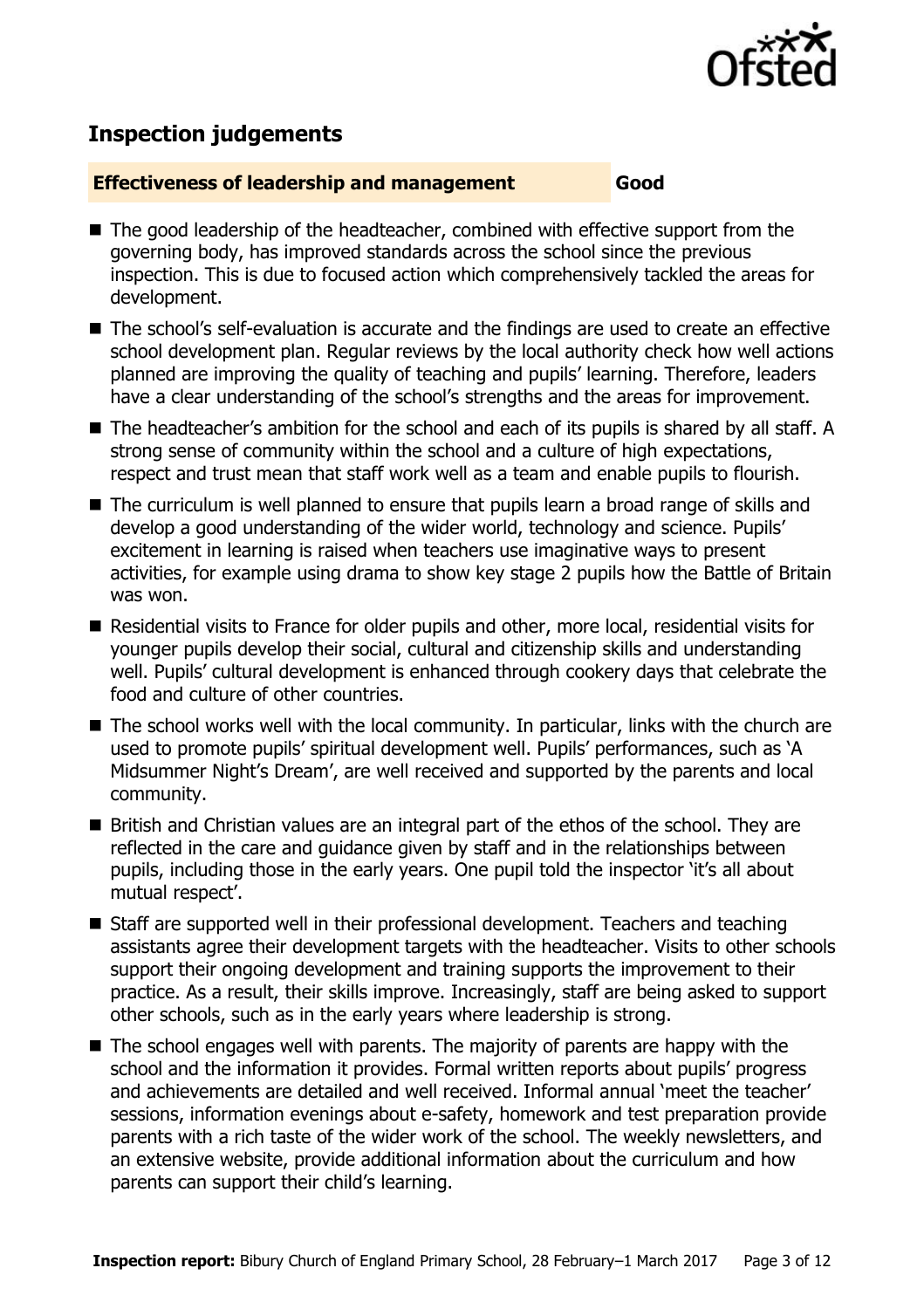

#### **Governance of the school**

- The governance of the school is good.
- The governors have a clear and accurate understanding of the school's strengths and areas for development and they are ambitious for the school.
- The governors are involved in tracking the progress of the school's development plan and are actively involved in the life of the school through making regular visits. Governors' close scrutiny of the school's work is a feature of all meetings. This ensures that they understand precisely the progress the school is making.
- The school's finances are managed carefully and governors ensure that, for example, the additional sport premium funding is spent on making a positive difference to sports provision in the school. Currently the school receives no additional pupil premium funding.
- The governors hold the school to account well. At regular meetings, they scrutinise key issues that arise from their monitoring visits, or from the analysis of assessment information.

#### **Safeguarding**

- $\blacksquare$  The arrangements for safeguarding are effective.
- $\blacksquare$  The safety and welfare of the pupils, including those in the early years, is a high priority. Leaders ensure that there are systems in place to keep pupils safe, and there is also a culture of vigilance. The headteacher actively seeks guidance and advice from appropriate sources to ensure the safety and security of pupils. This means that concerns are rapidly investigated and risks are reduced.
- The pupils have had input from the National Society for the Prevention of Cruelty to Children (NSPCC) which has raised their awareness of what bullying is and how to deal with it. Pupils report that 'there is no bullying here'. Pupils also receive training about online safety. They are very knowledgeable and know to 'stop, block, and tell' if something worries them on the computer.

#### **Quality of teaching, learning and assessment Good**

- Teachers, including those in the early years, use their good subject knowledge to plan lessons that are relevant and interesting.
- Pupils' writing skills are enhanced when activities enable them to write in other subjects. In science, key stage 2 pupils develop their report writing skills when reporting about a famous fossil hunter. Pupils' understanding of story structures is enhanced when re-telling stories from the Bible during religious education (RE).
- The school's approach to providing feedback to pupils to help them make progress is particularly effective in key stage 1. Pupils who have not understood work are given additional guidance and support at the earliest opportunity to get them back on track. This approach is having a positive impact on pupils' learning.
- **Pupils know how to go back over their work and make improvements. This is**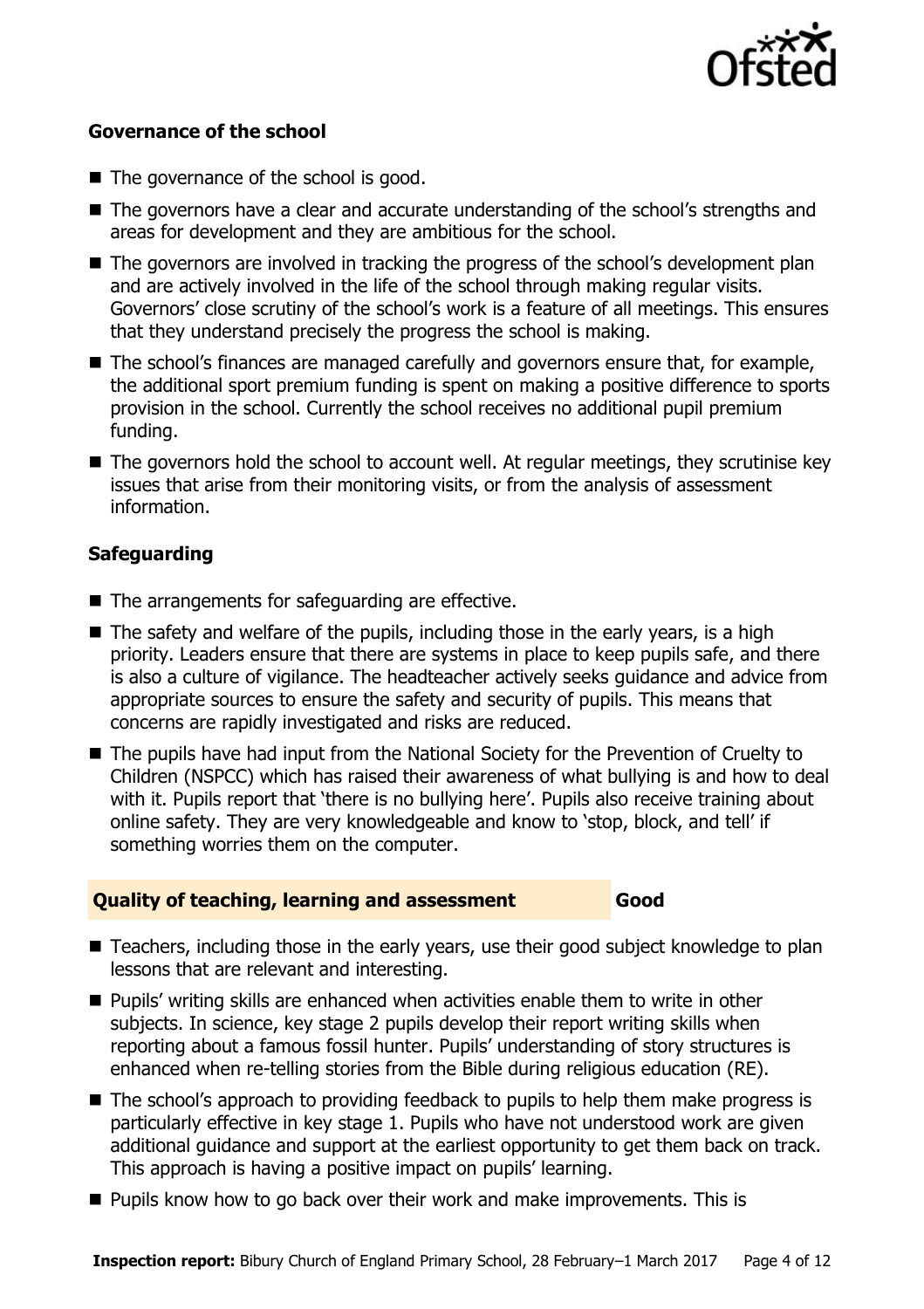

particularly effective in key stage 1, where pupils are very clear about what it is they are to do, and what they will learn, in lessons. However, this is not consistent across the school and therefore the progress of some pupils is slower.

- Teaching assistants play a valuable role in supporting pupils and contributing to their well-being and personal development. Occasionally, some are not aware of when to move pupils forward in the learning and when to give them extra support and guidance to address misconceptions.
- Teachers generally have high expectations of pupils. However, some work in pupils' books is not consistently of a high enough standard. Incorrect spellings and inaccurate mathematical drawings are not always corrected or reviewed in key stage 2. This means pupils' spelling and mathematics learning is not developed consistently.
- The school has worked hard to improve the teaching of mathematics and meet the raised expectations of the national curriculum. New 'maths passports' motivate pupils to learn number and multiplication facts. Pupils are developing their understanding of mathematical concepts well. This leads to a secure understanding of the curriculum in areas such as geometry and calculations.
- $\blacksquare$  However, some pupils do not regularly apply their mathematical understanding when solving problems. Activities planned do not ensure that pupils think through longer problems and apply their reasoning skills. This means that pupils are not achieving the highest standards.
- Teachers' strong emphasis on developing pupils' skills of punctuation and grammar when they write in many areas of the curriculum is proving successful and resulting in higher standards.
- Reading is taught well; pupils enjoy reading and make good progress. They apply their reading skills to other areas of the curriculum. For example, they answer questions about the second world war using text extracts from history books.
- **Pupils'** phonic skills are developed at an appropriate pace and they are making good progress. Young pupils, including those in the early years, are already reading complex spellings such as 'igh' in words such as 'light'. By the end of Year 2 pupils can apply their phonics understanding to read complex words.
- The classroom environment is calm and conducive to learning. This means pupils undertaking tests, or longer writing tasks, perform to their full ability.
- The outside environment for younger pupils, including those in the early years, is very well resourced; it is inviting, safe, and provides opportunities for social, imaginative and creative play both inside and outside.
- Teachers use accurate assessment information to plan pupils' next steps in learning. They quickly analyse whether groups of pupils or individuals have gaps in their knowledge or understanding, and take action to ensure they catch up quickly. This is equally evident in the early years, where learning is regularly adapted to meet the needs and interests of these children.
- $\blacksquare$  Teaching, especially in the early years, includes the use of good questioning which contributes to the development of children's language and understanding.
- Teachers ensure that pupils have a well-developed sense of equality. One pupil told the inspector that the best thing about the school was its sense of fairness. Sponsorship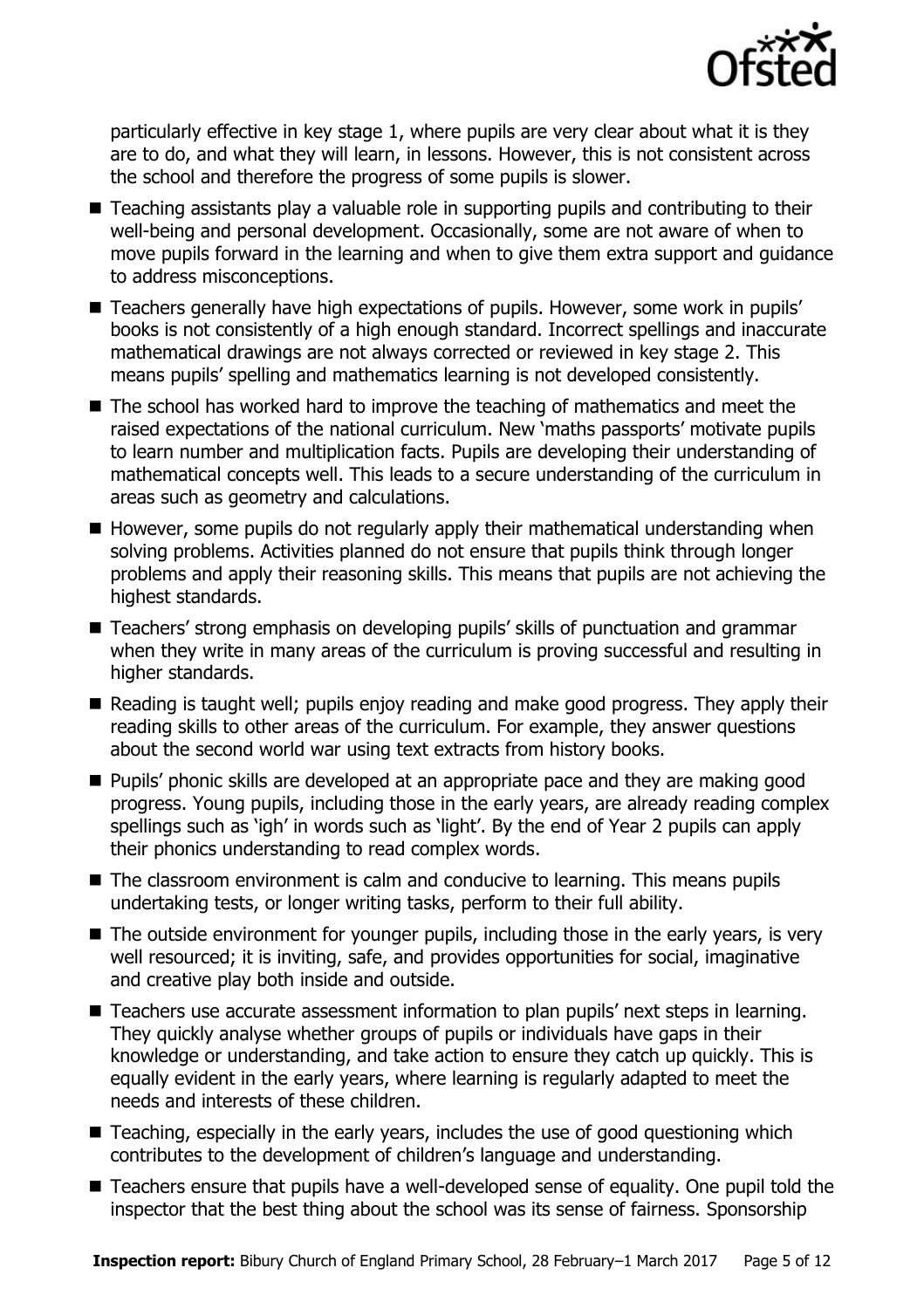

activities to support children's development in Africa contribute well to pupils' understanding of their place in the wider world.

■ At each stage, pupils are well prepared for their future. Transition into key stage 1 and key stage 2 is seamless. Every member of staff knows every pupil well. Pupils in Year 6 are well prepared for secondary school; they have made good progress and developed skills and understanding well. In addition, they have a very positive approach to learning.

#### **Personal development, behaviour and welfare <b>COUNG COULDER** Outstanding

#### **Personal development and welfare**

- The school's work, including in the early years, to promote pupils' personal development and welfare is outstanding.
- The school has excellent systems for safeguarding pupils. The training and recruitment of staff is robust and thorough. The school site is secure.
- The headteacher leads by example and actively seeks advice and guidance from appropriate authorities to ensure that all pupils are safe and cared for. All staff have high standards of awareness and take immediate, appropriate action if they have any concerns.
- **Pupils have the right information to keep themselves safe. They know that the staff are** trusted adults who would help them if they had any worries or concerns. They know how to keep themselves safe online.
- **Pupils understand how to maintain a healthy lifestyle; physical education is taught by a** specialist coach and after-school clubs such as dance and netball are well attended. Fruit is readily available at morning play and pupils have created posters to remind others how to 'stay healthy'.
- **Pupils have an excellent understanding of British values, including democracy and** respect. They are well prepared for their future lives; the school places an emphasis on helping them understand what it is to be a good and responsible citizen.
- Alongside this, Christian values are integral to school life. Themes such as 'forgiveness' and 'kindness' are revisited regularly. Pupils bring in books from home to support the theme and newsletters remind parents of the focus.
- Pupils are confident and self-aware; they lead worship and help each other. Pupils support charities both locally and abroad and are keen to engage in fund-raising events.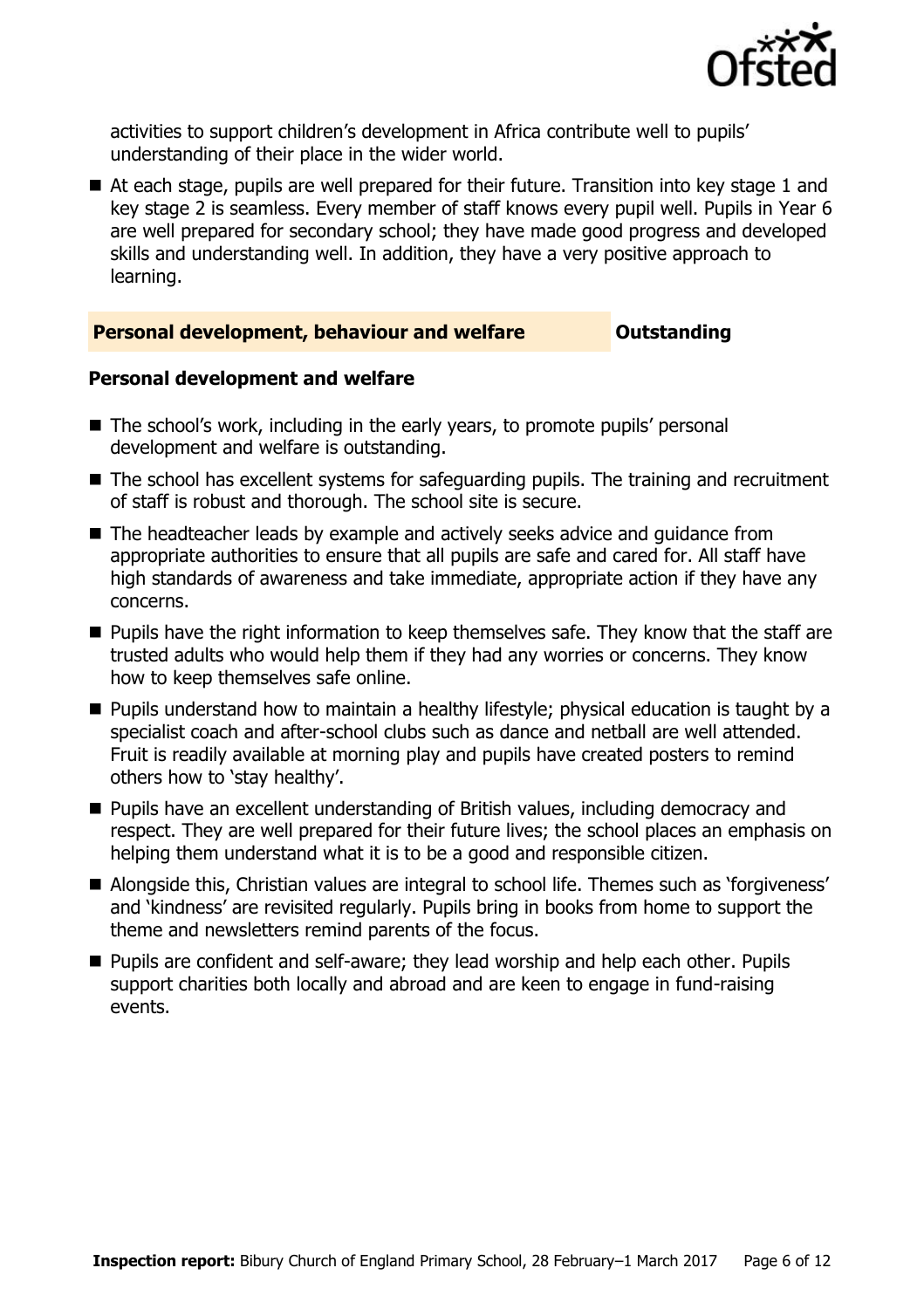

#### **Behaviour**

- **Pupils' behaviour in lessons is outstanding. They are keen to listen and contribute.** They work well individually and together where appropriate. They are settled and hardworking and consistently put in effort to do their very best. Pupils in key stage 1 demonstrate excellent collaboration and support when sharing maps and ideas.
- Attendance has improved for all pupils and groups of pupils and is now in line with national averages and rising.
- **Pupils move in an orderly and calm way when they visit the church and from the** playground to the classrooms. They are courteous and polite to each other and to adults.
- There is strong sense of fairness and kindness; pupils understand that they share responsibility for making sure their lessons are calm and productive. Pupils contribute to safe and happy playtimes through their awareness of others.
- 'Celebration Worship' offers a clear reinforcement of the value that the school puts on effort and kindness. All pupils and staff showed delight and encouragement when a pupil was given the rare award of a pair of socks for 'working your socks off'.
- Unprompted, pupils open doors for adults and each other and say 'good morning'. They offer to help and have very good manners.
- **Pupils, including those in the early years, are enthusiastic learners. They are keen to** share, supportive of each other, and proud of their achievements. Their environment is safe and secure and there is a strong culture of keeping them safe.

#### **Outcomes for pupils Good**

- Current pupils are making good progress. Many groups are achieving above national averages.
- Younger children, alongside those in the early years, rapidly develop personal and social skills as well as their language skills, both written and spoken. Through play, pupils learn to solve scientific problems, such as what keeps a boat afloat and what will make it sink.
- Younger pupils have a well-developed understanding of letters and the sounds they make. The standards reached by Year 1 pupils are above national averages in the phonics check. Pupils use these skills well in their reading and writing across other areas of the curriculum as they progress through the school.
- In 2016, key stage 1 pupils did not achieve as well as national averages in reading and writing. Most, however, made good progress from their different starting points.
- **IMPROM** Improvement in the use of assessment information and the quality of teaching means that the large majority of pupils in key stage 1 are now making at least good progress. Pupils write at length and many are beginning to organise their writing into paragraphs. In mathematics pupils are able to add large numbers together using a formal method because they have practised using apparatus. They understand the values of '100', '10' and '1'.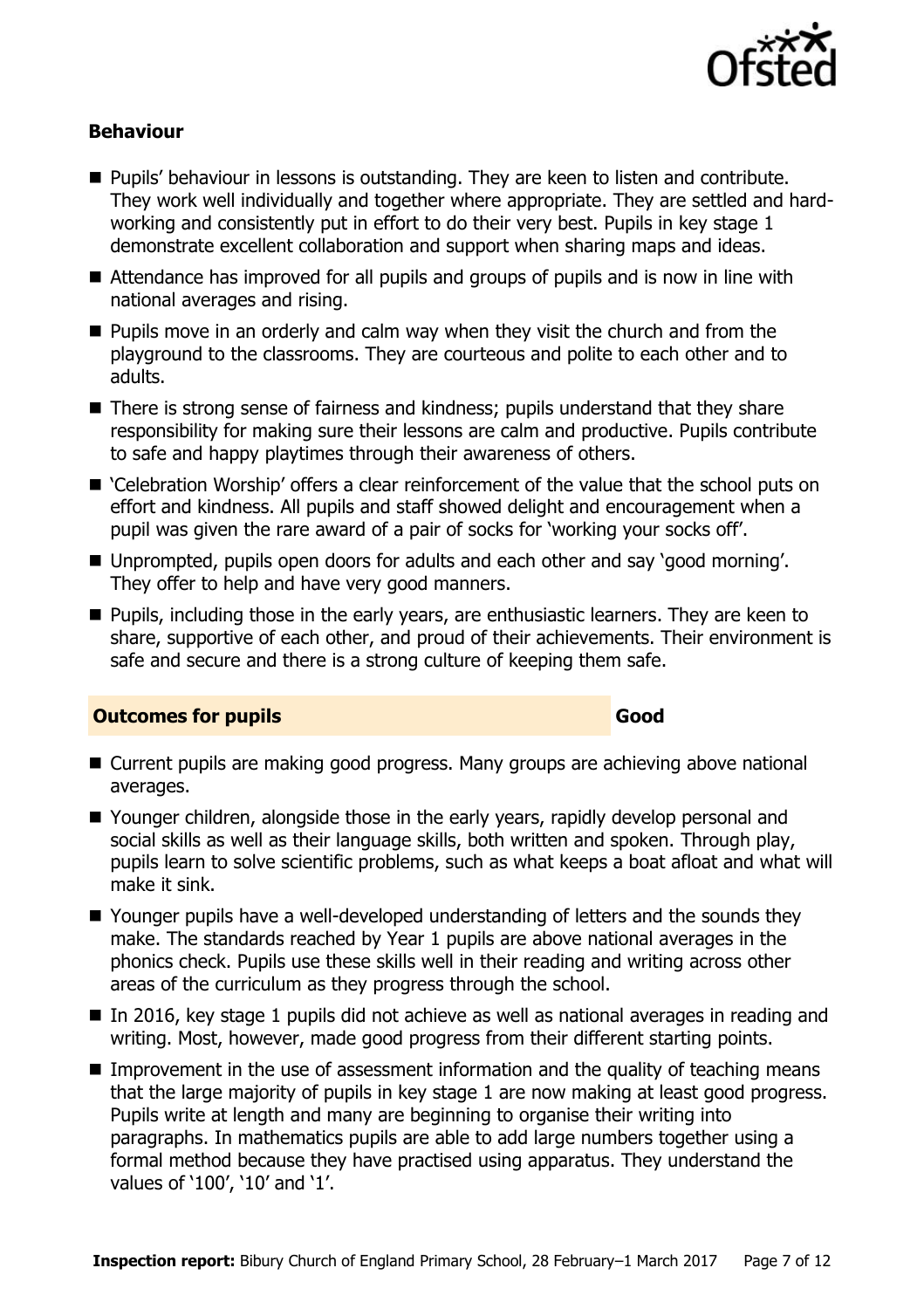

- In 2016, key stage 2 pupils' progress in mathematics was lower than national averages. The school quickly identified the reasons for this and put action into place to ensure the current key stage 2 pupils were on track to achieve well. Current assessment information for pupils in key stage 2 shows that the large majority are making good progress in reading, writing and mathematics.
- Work in pupils' books illustrates that they are able to measure and estimate angles accurately. Older pupils can also solve problems involving unknown angles in a shape. In their writing, pupils in key stage 2 develop the use of punctuation and vocabulary to create an effect and engage the audience. They respond well when writing for a real purpose, which encourages them to even higher standards. For example, younger key stage 2 pupils rewrote a page of a history book because the teacher said it was missing and they needed to replace it.
- The most able pupils make good progress and for many their progress has accelerated since September. This has been due to high expectations and a challenging and thought-provoking curriculum.
- $\blacksquare$  A focus on the teaching of spelling means that pupils' skills have been improving recently. The large majority of pupils in key stage 1 and key stage 2 are on track to meet the expected standards in spelling and grammar by the end of the year. Many Year 2 pupils confidently apply '-ed' to verbs and understand that this shows the verb in the past tense.
- **Pupils read well and fluently and apply their knowledge of phonics to help them read** unknown words. They do this with confidence and enjoyment. Most-able readers are reading at a higher standard and can answer more complex questions.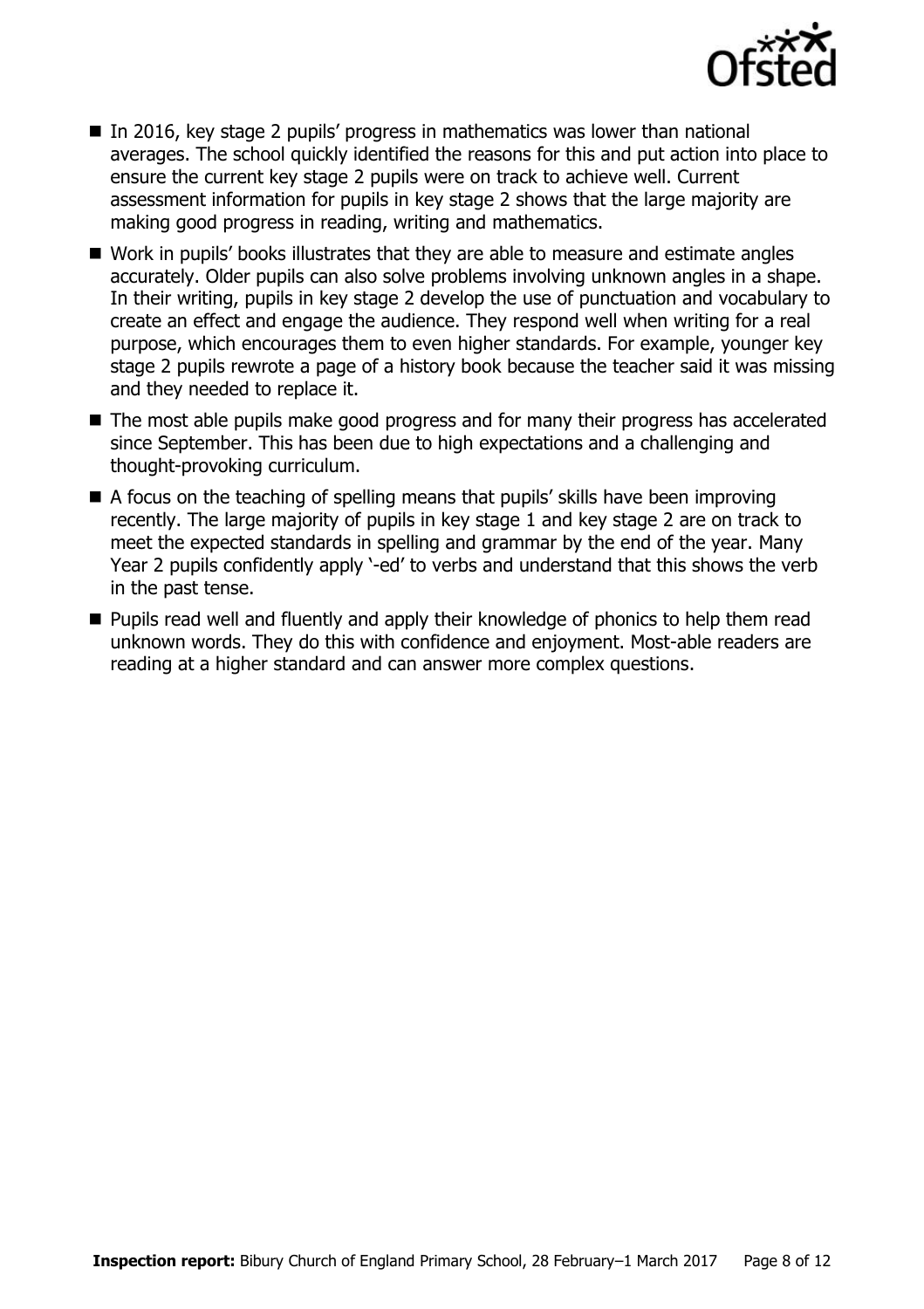

# **School details**

| Unique reference number | 115611          |
|-------------------------|-----------------|
| Local authority         | Gloucestershire |
| Inspection number       | 10024913        |

This inspection of the school was carried out under section 5 of the Education Act 2005.

| Type of school                      | Primary                         |
|-------------------------------------|---------------------------------|
| School category                     | Voluntary controlled            |
| Age range of pupils                 | 4 to 11                         |
| Gender of pupils                    | Mixed                           |
| Number of pupils on the school roll | 35                              |
| Appropriate authority               | The governing body              |
| Chair                               | Marc Cornwell                   |
| <b>Headteacher</b>                  | Suki Pascoe                     |
| Telephone number                    | 01285 740268                    |
| Website                             | http://www.bibury.gloucs.sch.uk |
| Email address                       | head@bibury.gloucs.sch.uk       |
| Date of previous inspection         | 10-11 February 2015             |

#### **Information about this school**

- The school meets requirements on the publication of specified information on its website.
- Bibury Church of England Primary School is much smaller than the average primary school. There are two classes: one for the pupils in Years 3, 4, 5 and 6 and one for those in Reception and Years 1 and 2. Children in the early years attend full time.
- The numbers of pupils who are eligible for pupil premium funding, or are identified as having special educational needs and/or disabilities, or speak English as an additional language, or are in the early years, are very small or are individual pupils. To avoid identification these groups have not been reported on separately.
- Most pupils are from White British backgrounds. The remainder are from a variety of minority ethnic groups.
- The school meets the current floor standards, which set the minimum expectations for pupils' attainment and progress.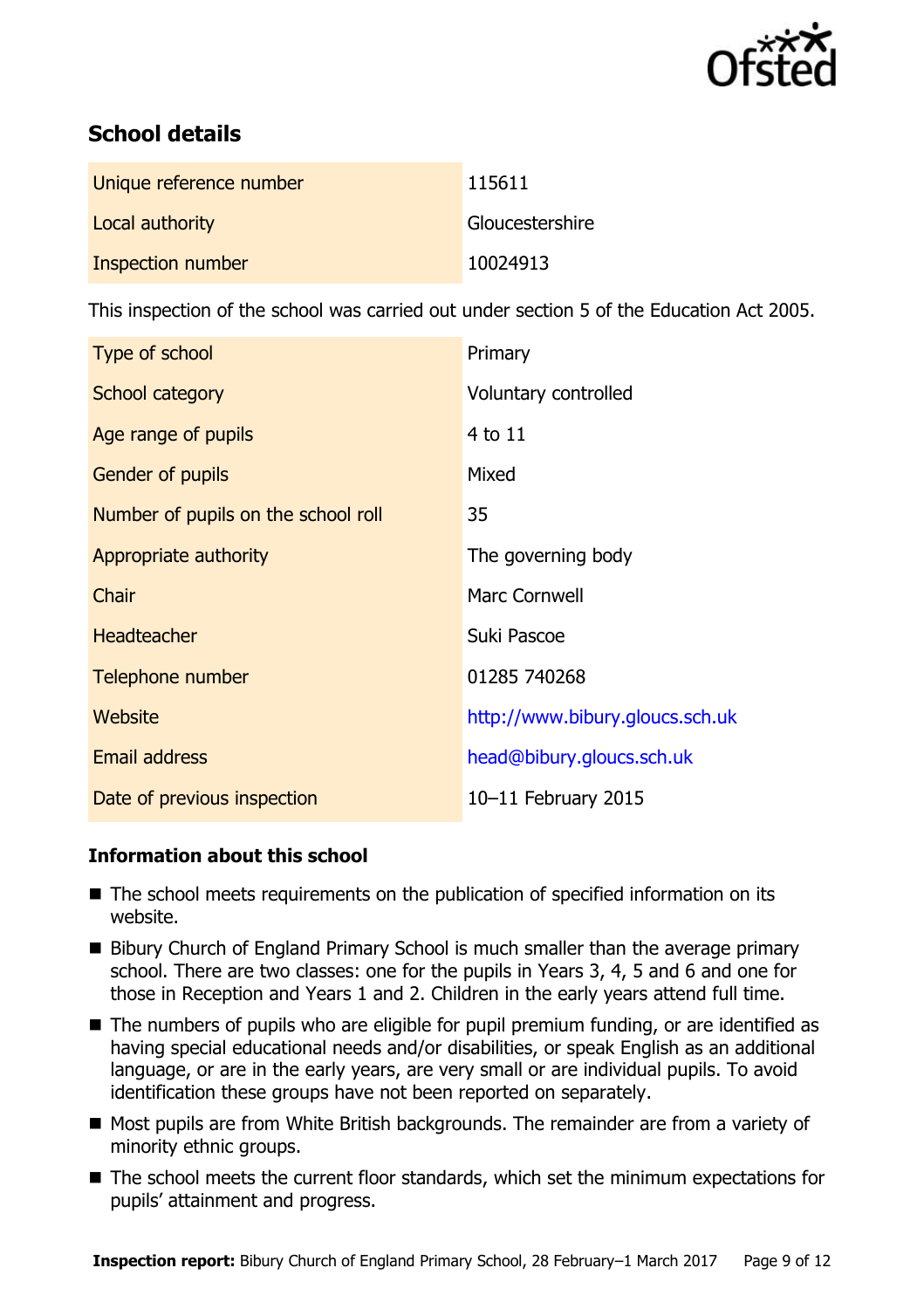

■ The school provides after-school care on the school site.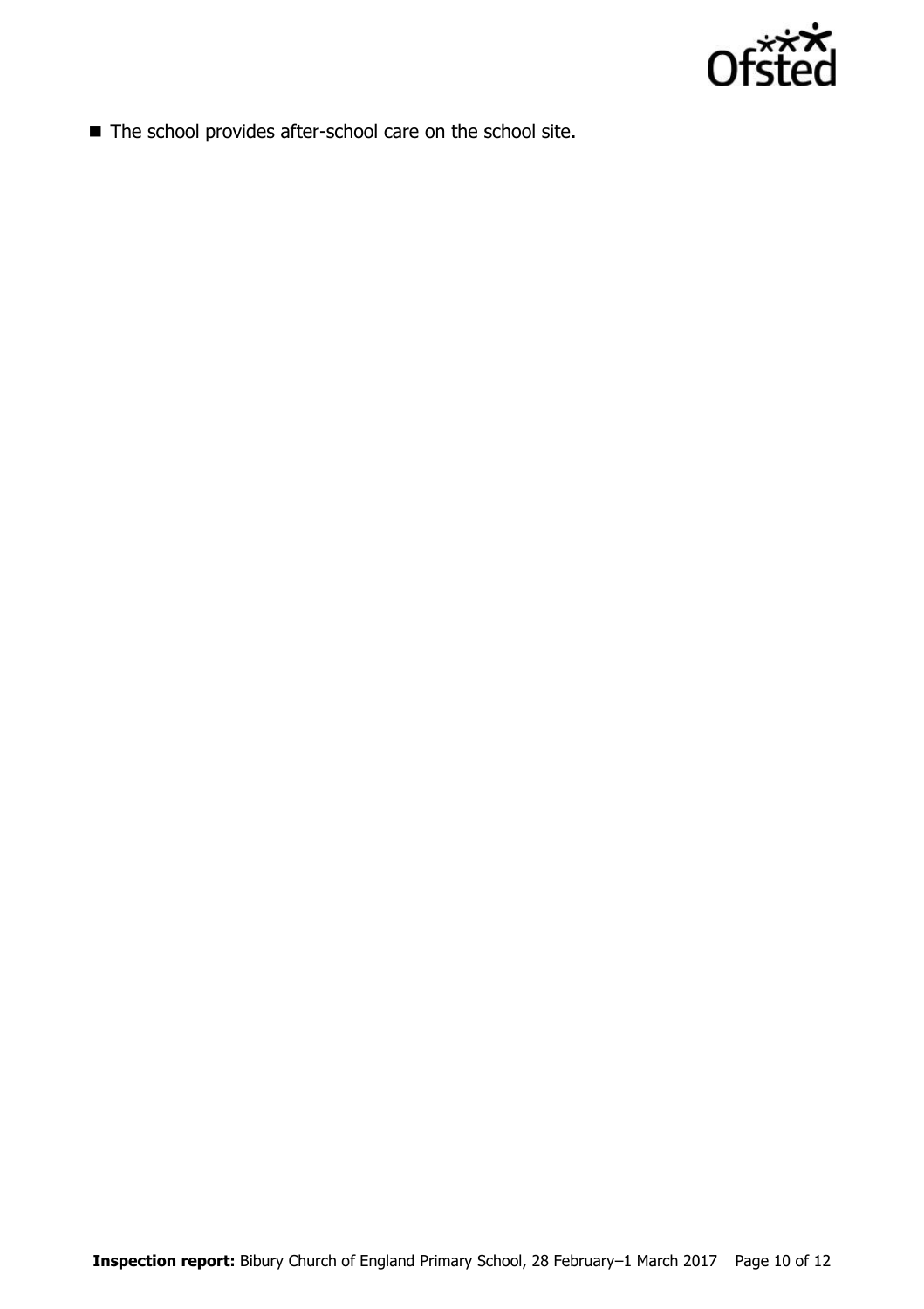

# **Information about this inspection**

- The inspector observed learning in a range of lessons and was joined by the headteacher for most of these observations.
- Meetings were held with the headteacher, other leaders in the school, governors and a representative from the local authority.
- The inspector met with staff to share their views on school development, safeguarding, behaviour and professional development. She took into account the seven staff questionnaires that were completed.
- The inspector checked safeguarding systems and documentation and met with staff from the school office.
- **Pupils' work in books was scrutinised; the headteacher joined the inspector for some of** this scrutiny.
- Pupils' behaviour was observed in lessons and in breaks between lessons.
- The inspector listened to pupils read and spoke to them when they were at play. A group of older pupils also spoke at length to the inspector about their views of school and their learning. She considered the 31 pupil questionnaires that were completed.
- The inspector visited two after-school clubs.
- The inspector took the views of 18 parents on Ofsted's online questionnaire, Parent View, into account as well as speaking to parents at the beginning and end of the school day.

#### **Inspection team**

Liz Wilson-Chalon, lead inspector **Chalon** Ofsted Inspector